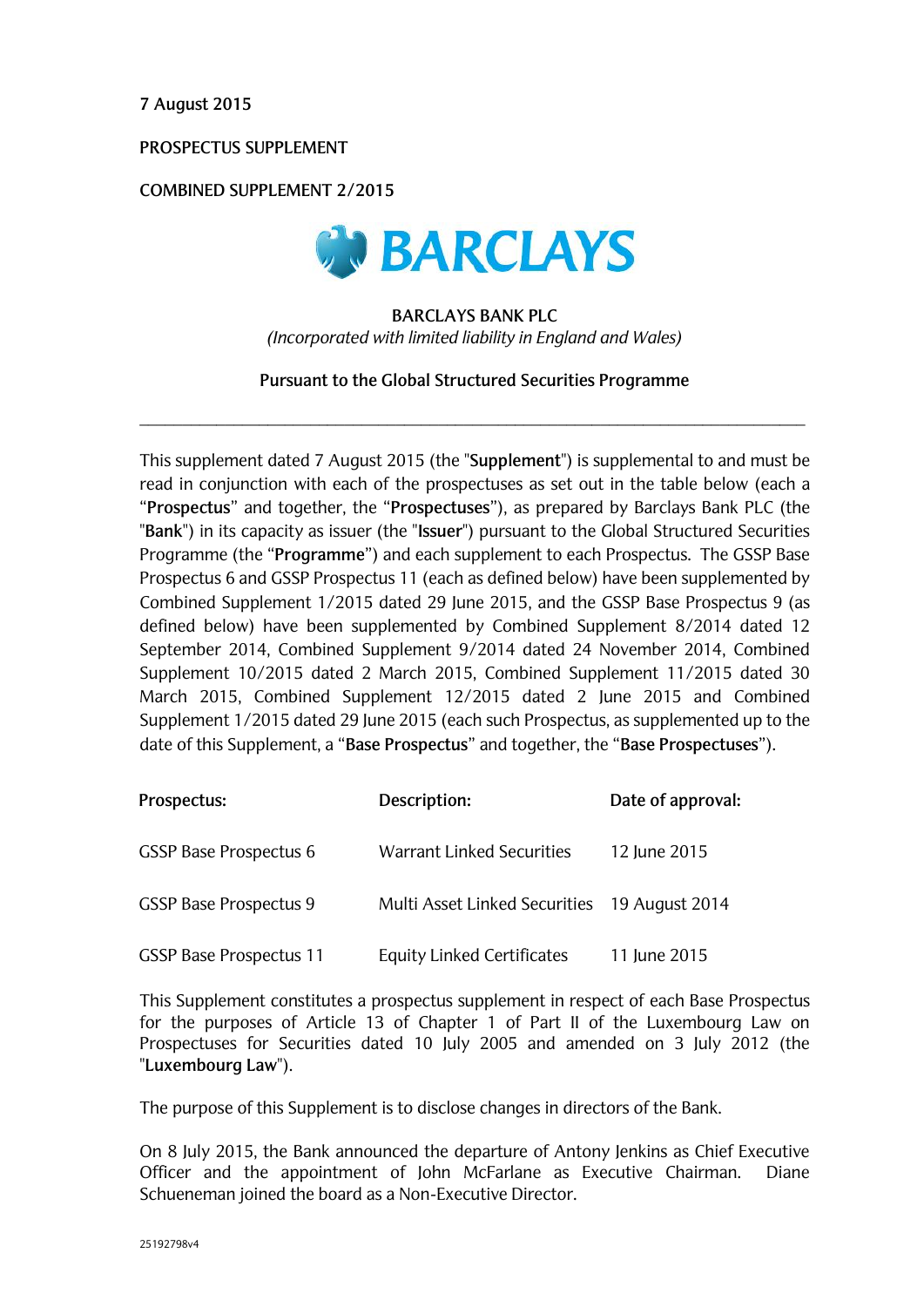Information in relation to directors of the Bank is updated as follows:

## **Directors**

The Directors of the Bank, each of whose business address is 1 Churchill Place, London E14 5HP, United Kingdom, their functions in relation to the Group and their principal outside activities (if any) of significance to the Group are as follows:

| Name                        | Function(s) within the Group  | Principal outside activities                                                                                                                                                                                                                                                                                                                                                                                                                                         |
|-----------------------------|-------------------------------|----------------------------------------------------------------------------------------------------------------------------------------------------------------------------------------------------------------------------------------------------------------------------------------------------------------------------------------------------------------------------------------------------------------------------------------------------------------------|
| John McFarlane <sup>1</sup> | Executive Chairman            | Director,<br>Westfield<br>Group;<br>Director, Old Oak Holdings Ltd                                                                                                                                                                                                                                                                                                                                                                                                   |
| <b>Tushar Morzaria</b>      | <b>Group Finance Director</b> |                                                                                                                                                                                                                                                                                                                                                                                                                                                                      |
| <b>Tim Breedon CBE</b>      | Non-Executive Director        | Adviser, Blackstone Group L.P;<br>Chairman, Apax Global Alpha                                                                                                                                                                                                                                                                                                                                                                                                        |
| <b>Crawford Gillies</b>     | Non-Executive Director        | Non-Executive<br>Director<br>Standard Life plc; Non-Executive<br><b>MITIE</b><br>Group<br>Director<br>PLC;<br>Chairman, Control Risks Group<br>Limited;<br>Chairman,<br>Scottish<br>Enterprise                                                                                                                                                                                                                                                                       |
| Reuben Jeffery III          | Non-Executive Director        | Chief<br>Executive<br>Officer,<br>President<br>and<br>Director,<br>Rockefeller<br>& Co.,<br>Inc. and<br>Rockefeller Financial<br>Services<br>Member<br>Inc<br>International<br>Advisory Council of the China<br>Securities<br>Regulatory<br>Commission; Member, Advisory<br>Board of Towerbrook Capital<br>Partners LP; Director, Financial<br><b>Services</b><br>Volunteer<br>Corps;<br>International<br>Advisory<br>Committee, J. Rothschild Capital<br>management |
| Dambisa Moyo                | Non-Executive Director        | Non-Executive<br>Director,<br>SABMiller PLC; Non-Executive<br>Director,<br><b>Barrick</b><br>Gold<br>Corporation                                                                                                                                                                                                                                                                                                                                                     |

<sup>1</sup> John McFarlane succeeded Sir David Walker as Chairman of the Bank and Barclays PLC with effect from the conclusion of the Barclays PLC AGM on 23 April 2015. On 8 July 2015, Barclays PLC and the Bank announced the departure of Antony Jenkins as Chief Executive Officer and, subject to regulatory approval, the appointment of John McFarlane as Executive Chairman pending the appointment of a new Chief Executive.

1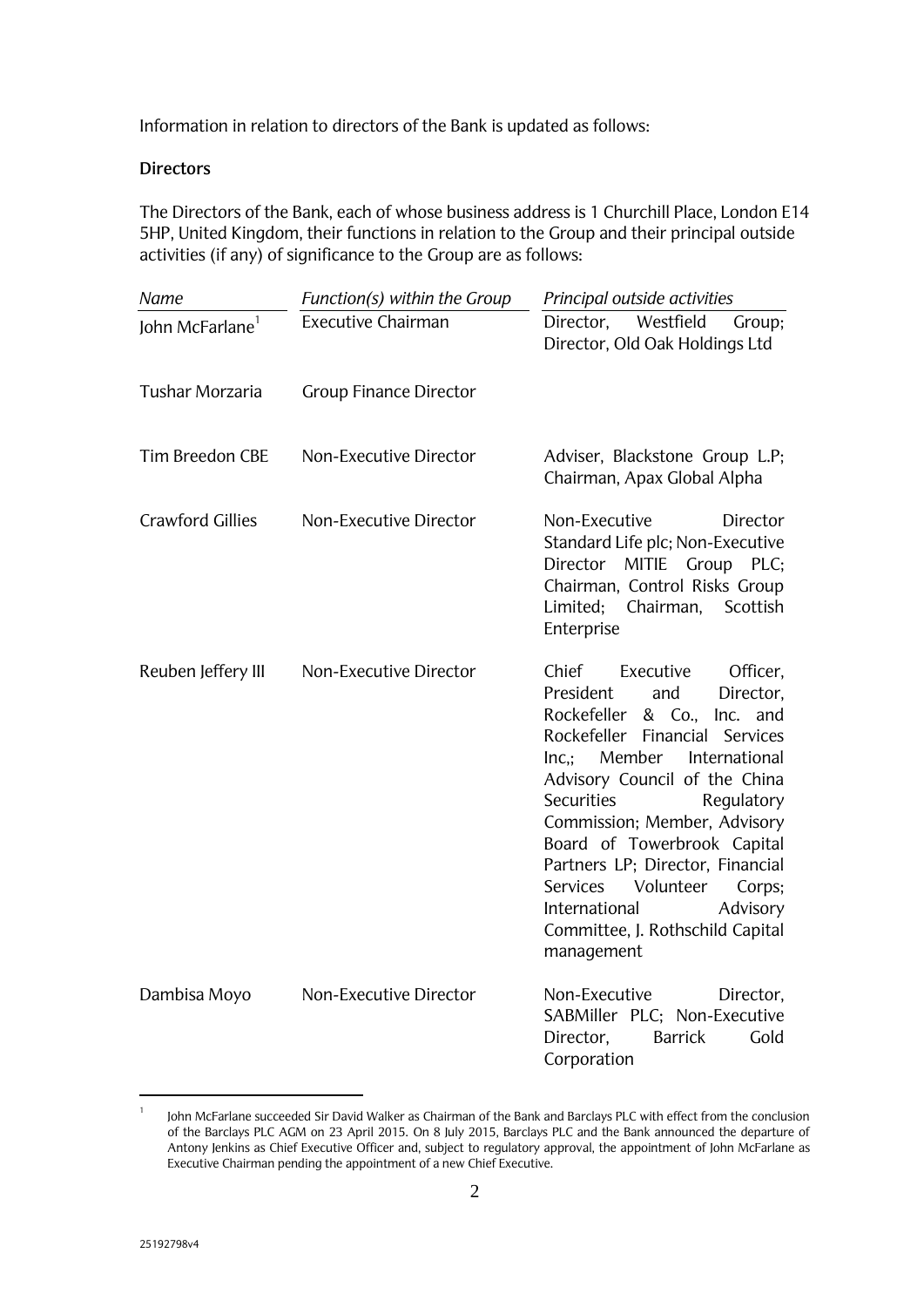| Name                     | Function(s) within the Group                                                   | Principal outside activities                                                                                                                                                                                                                                                                                 |
|--------------------------|--------------------------------------------------------------------------------|--------------------------------------------------------------------------------------------------------------------------------------------------------------------------------------------------------------------------------------------------------------------------------------------------------------|
| <b>Sir Michael Rake</b>  | Deputy Chairman and Senior<br>Independent Director                             | BT<br>PLC:<br>Chairman,<br>Group<br>Director, McGraw-Hill Financial<br>Inc.                                                                                                                                                                                                                                  |
| Diane de Saint<br>Victor | Non-Executive Director                                                         | Counsel,<br>Company<br>General<br>Secretary and a member of the<br>Group Executive Committee of<br>ABB Limited; Member, Advisory<br>Board of the World Economic<br>Forum's Davos Open Forum                                                                                                                  |
| Frits van Paasschen      | Non-Executive Director                                                         |                                                                                                                                                                                                                                                                                                              |
| Mike Ashley              | Non-Executive Director                                                         | Member, HM Treasury Audit<br>Committee; Member, Institute<br>of Chartered Accountants in<br>England & Wales' Ethics<br><b>Standards Committee;</b><br>Vice-Chair, European Financial<br>Reporting Advisory Group's<br><b>Technical Expert Group;</b><br>Chairman, Government Internal<br><b>Audit Agency</b> |
| Wendy Lucas-Bull         | Non-Executive Director;<br>Chairman of Barclays Africa<br><b>Group Limited</b> | Director, Afrika Tikkun NPC;<br>Director, Peotona Group<br>Holdings (Pty) Limited                                                                                                                                                                                                                            |
| Stephen Thieke           | Non-Executive Director                                                         |                                                                                                                                                                                                                                                                                                              |
| Diane Schueneman         | Non-Executive Director                                                         | Non-Executive Director, ICAP<br>P <sub>c</sub>                                                                                                                                                                                                                                                               |

Barclays Africa Group Limited (BAGL) is majority-owned by the Group and a minority of the voting capital is held by non-controlling third party interests. As such, procedures are in place to manage any potential conflicts of interest arising from Wendy Lucas-Bull's duties as a Non-Executive Director of the Bank and her duties as Chairman of BAGL. Except as stated above in respect of Wendy Lucas-Bull, no potential conflicts of interest exist between any duties to the Bank of the Directors listed above and their private interests or other duties.

Terms defined in each Base Prospectus shall, unless the context otherwise requires, have the same meanings when used in this Prospectus Supplement. This Prospectus Supplement is supplemental to, and should be read in conjunction with each Base Prospectus and other supplements to the relevant Base Prospectus. To the extent that there is any inconsistency between (a) any statement in this Prospectus Supplement and (b) any other statement in,